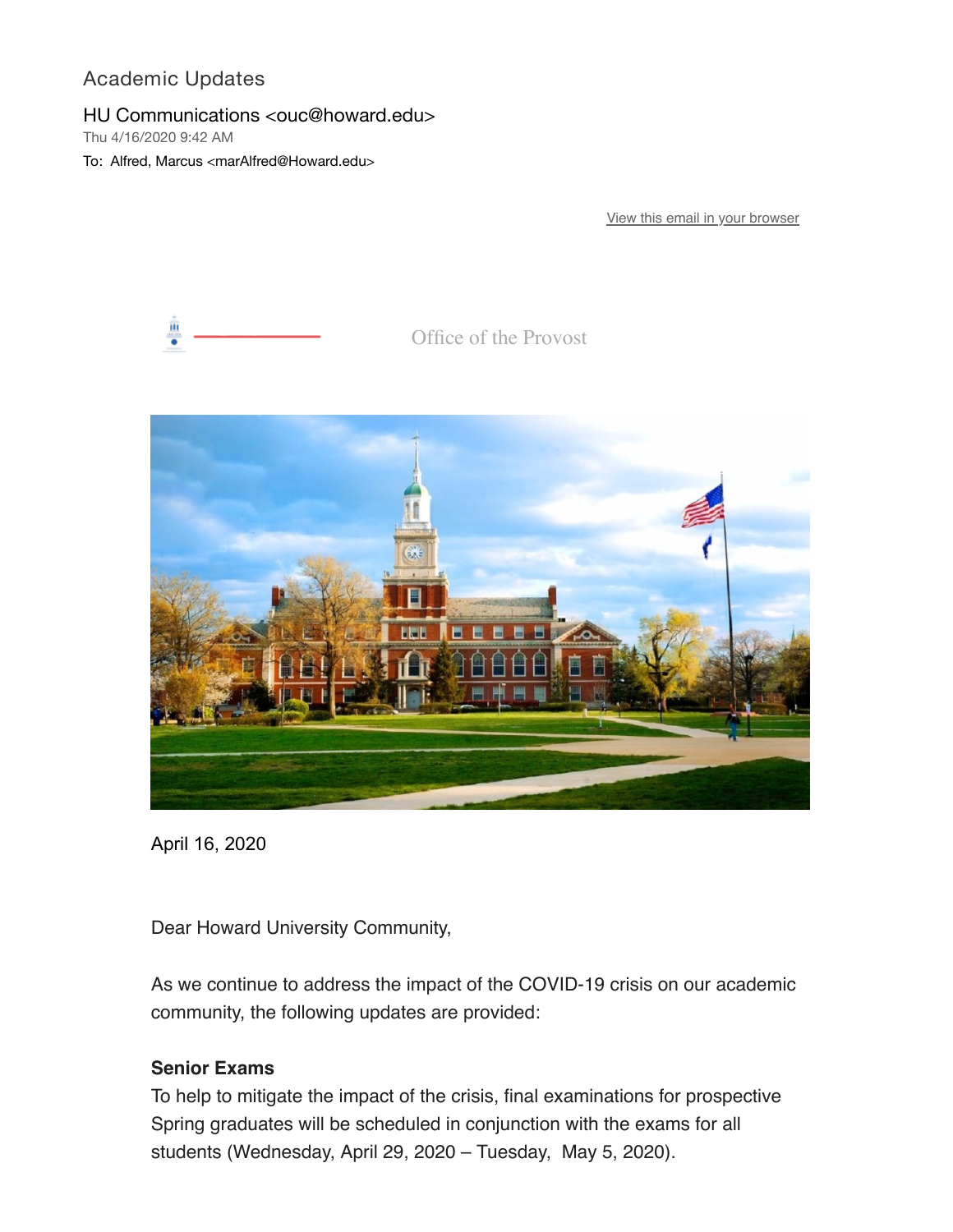# **Update Regarding Pass/Fail Default**

The deadline for undergraduate students to submit a request to retain letter grades for Spring, 2020 courses was Monday, April 13, 2020. Over 5,600 undergraduate students submitted requests to maintain the letter grade format. This represented well over 85% of undergraduate students who opted not to participate in the Pass/Fail default for some, or all of their courses.

## **Grade Submission**

It will be critically important that grades for all students (undergraduate, graduate, and professional) be submitted timely to facilitate processing in the Office of the Registrar. Timely submission of grades will also be extremely important on behalf of graduating students regarding employment, residency and graduate school opportunities.

## **Counseling**

We are aware that the end of an academic year can be a stressful time for students, faculty and staff. This is particularly the case this year as we navigate the effects of COVID-19. If you would like to access mental health services, additional counselors are available in the University Counseling Center, and can be reached at 202-806-6870 (9:00am-4:00pm). The after-hour crisis line is 202-345-6709 (after 6:00pm). The student telehealth mental health provider is "Healthiest You". Please contact them at telehealth4students.com, or via phone at 855-870-5858.

Additionally, Optum has opened its Emotional-Support Help Line, providing access to specially trained mental health specialists to support people who may be experiencing anxiety or stress following the recent developments around COVID-19. Optum's toll-free help line number, 866-342-6892, will be open 24 hours a day, seven days a week, for as long as necessary. The service is free of charge and open to anyone.

As we approach the end of the academic year, I want to thank each of you for your cooperation, patience and support through a very challenging period. We appreciate the difficulty that our faculty, students and staff are facing, and we are here to support each other. We are a resilient community of scholars, and we will get through this challenge together. God bless.